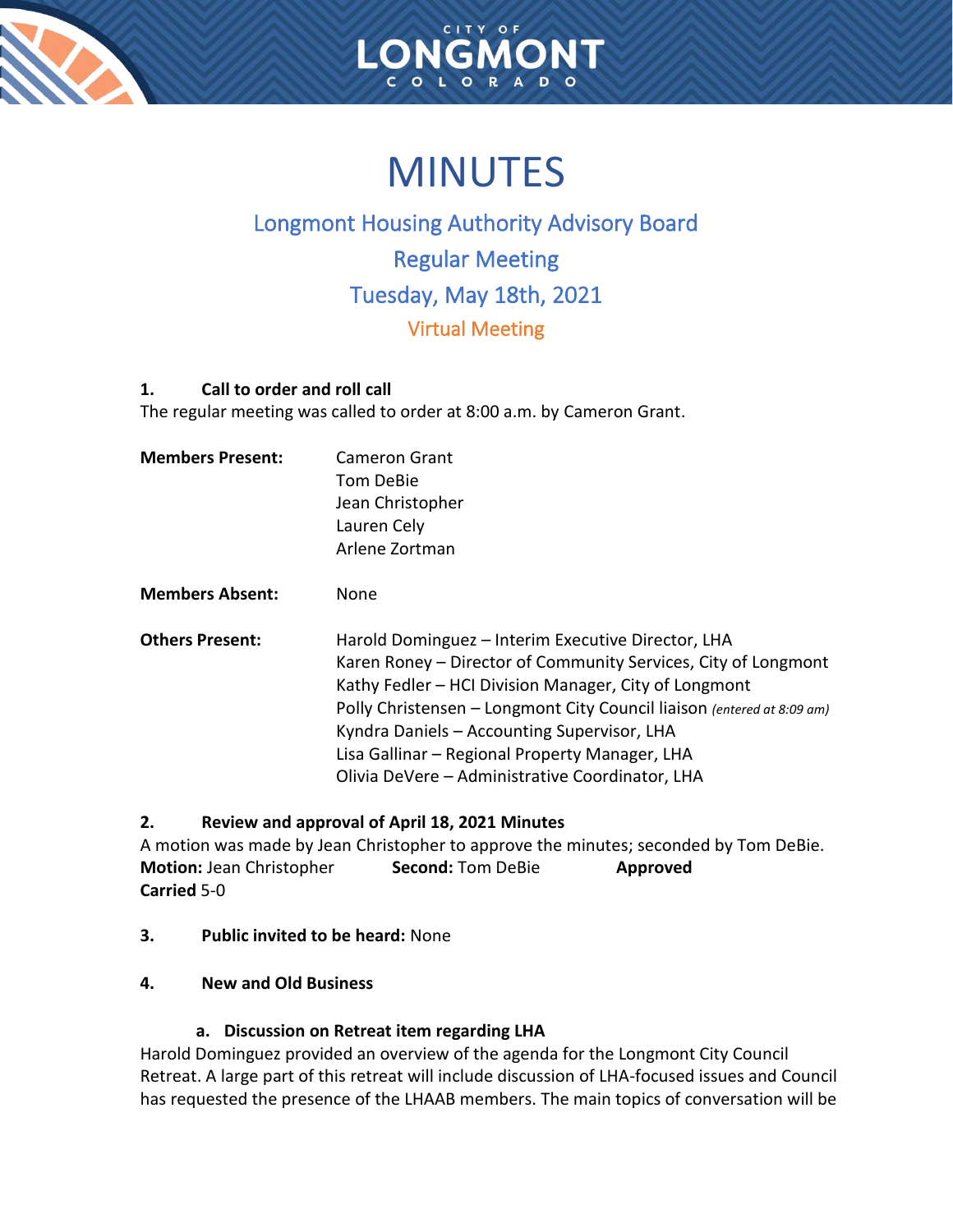goals for vouchers, goals for development, operational goals, and goals for new partnerships. Harold briefly outlined other topics of conversation that Council will have outside of the LHA focus. The new date for the Council Retreat is Friday, July 9<sup>th</sup> and will be an in-person meeting. Harold added that the LHAAB can begin considering in person meetings.

Kathy Fedler presented a variety of data to inform the LHAAB in preparation for goal setting for future development opportunities. This data included the Housing Needs Assessment from the Consolidated Plan. It was prepared in late 2019/early 2020, so much of the data is from 2018. She explained each section of the of the data highlighting Longmont's current rate of cost burden which at that time was showing as the highest compared to other communities. She also reviewed the income categories from HUD pointing out that the 50% income limit for Boulder County is capped because it cannot exceed the national demographic's 80% income limit.

Harold spoke briefly about the increase in market rate apartments available in Longmont and how they have continued to fill up quickly. Though this reduces some of the burden on communities for lower income households, they are still filling up quickly. Kathy added that the newest affordable project will include apartments for a higher income category to allow for lower-income category apartments with less of a subsidy. Median income figures and how they are calculated are discussed.

Kathy highlighted options included in the presentation for purchasing affordable homes. She also included a chart of affordable, deed-restricted rentals in Longmont. She discussed units that may convert out of affordable housing and what it will mean for new development requirements of new units. The new Crisman project is discussed; LHA will own and operate both Crisman developments totaling about 200 units in 2028. Building cost increases are discussed and how they have greatly impacted the housing production market.

The homeownership market is discussed by several members of the advisory board that share an interest in learning more about opportunities LHA and/or the City of Longmont may have in the future to invest in properties for purchase. Kathy added that it might be wise to ease into that market by first creating programs to assist current tenants in LHA properties by giving them the tools and knowledge needed to buy homes, before seeking investment opportunities.

Harold shared a brief presentation about new manufactured homes in Buena Vista that will be sold at affordable rates and expressed an interest for Longmont to begin exploring this type of housing option.

Chairman Grant concluded the discussion by asking advisory board members to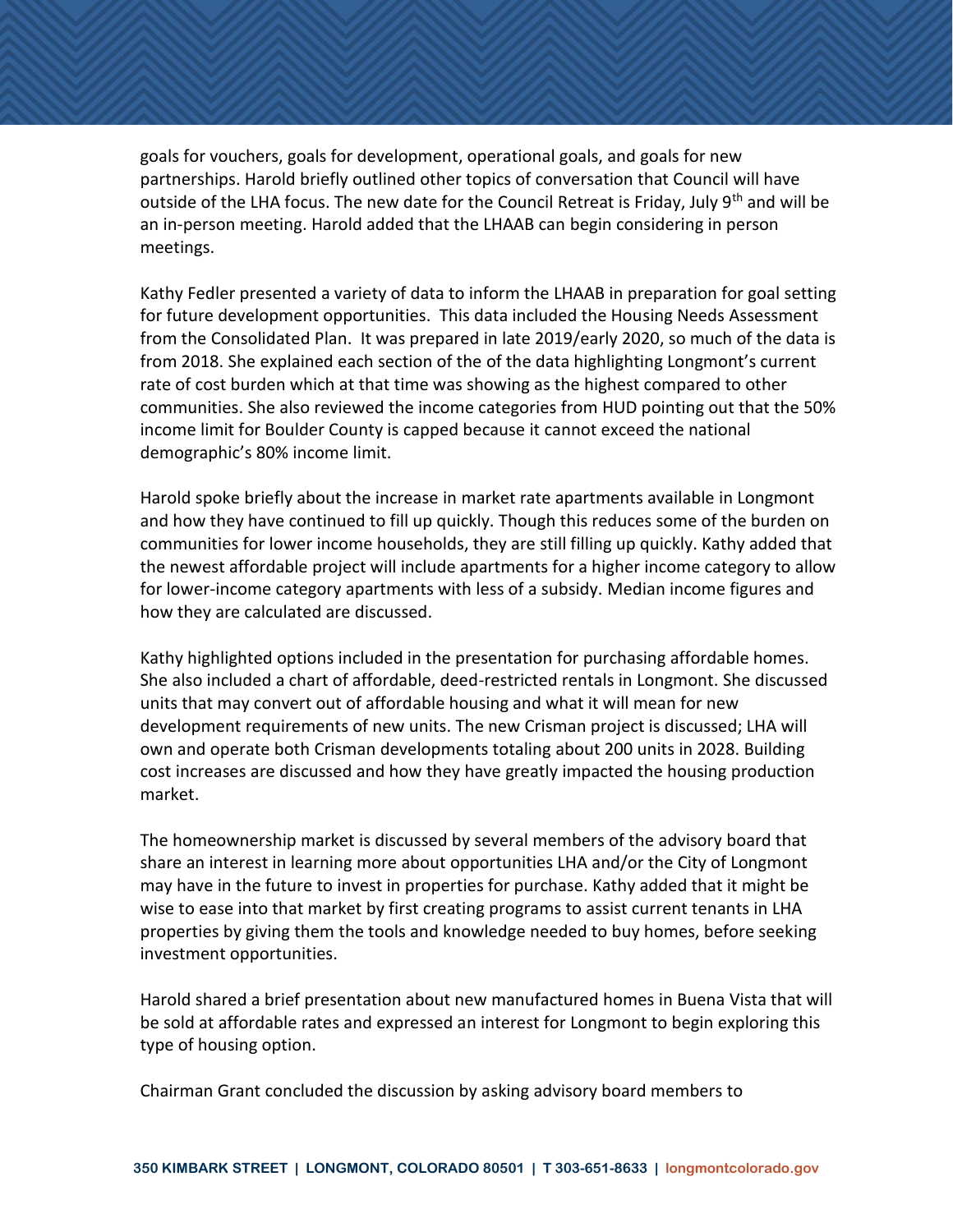contemplate what LHA's focus should be going forward, and how to present that vision to Council at the July retreat.

#### **5. City Report**

#### **a. Update on Operations**

Kyndra Daniels presented Aged Receivables summary. She explained some details specifically regarding the ledgers of the HUD 202 properties, Hearthstone and Lodge. Harold added that LHA is currently seeking avenues for exiting the 202 program by transferring those units to project based vouchers, which represents the same amount of rent subsidy for residents.

Lisa Gallinar presented the Vacancy report for the previous month and provided an explanation for the few vacancies that do exist. She pointed out that, at the Suites, 8 of the 10 vacant units are associated with vouchers administered by the state Division of Housing (DOH) and managed solely by Mental Health Partners (MHP). The partnership with MHP is discussed regarding recent high vacancy rates that are impacting LHA's financials.

Kyndra then presented the budget comparisons that were requested by the board at the April meeting. Vice Chairman DeBie stated that it would be helpful to have a percentage of budget used and Kyndra agreed to provide a variance report.

Kyndra added an update that the LHA accounting team is now fully staffed with all three positions. This will allow compliance regarding separation of duties.

# **b. Security Update**

Harold gave an update about the security at Village Place; the new camera system is fully installed and just needs to be connected to the network for remote access to video footage. Installation of the same system is being evaluated for Aspen Meadows Senior and Neighborhood. Other security enhancements considered at other LHA properties, including resident engagement efforts.

# **c. Property Updates**

Lisa announced that she has been working with Efficiency Works to replace all indoor and outdoor lighting fixtures at LHA buildings with LED lights that will provide better lighting and reduce costs.

Harold informed the board that the LHA Main Office staff has now been moved to the Civic Center offices and the building at 1228 Main Street has been rented to Veteran's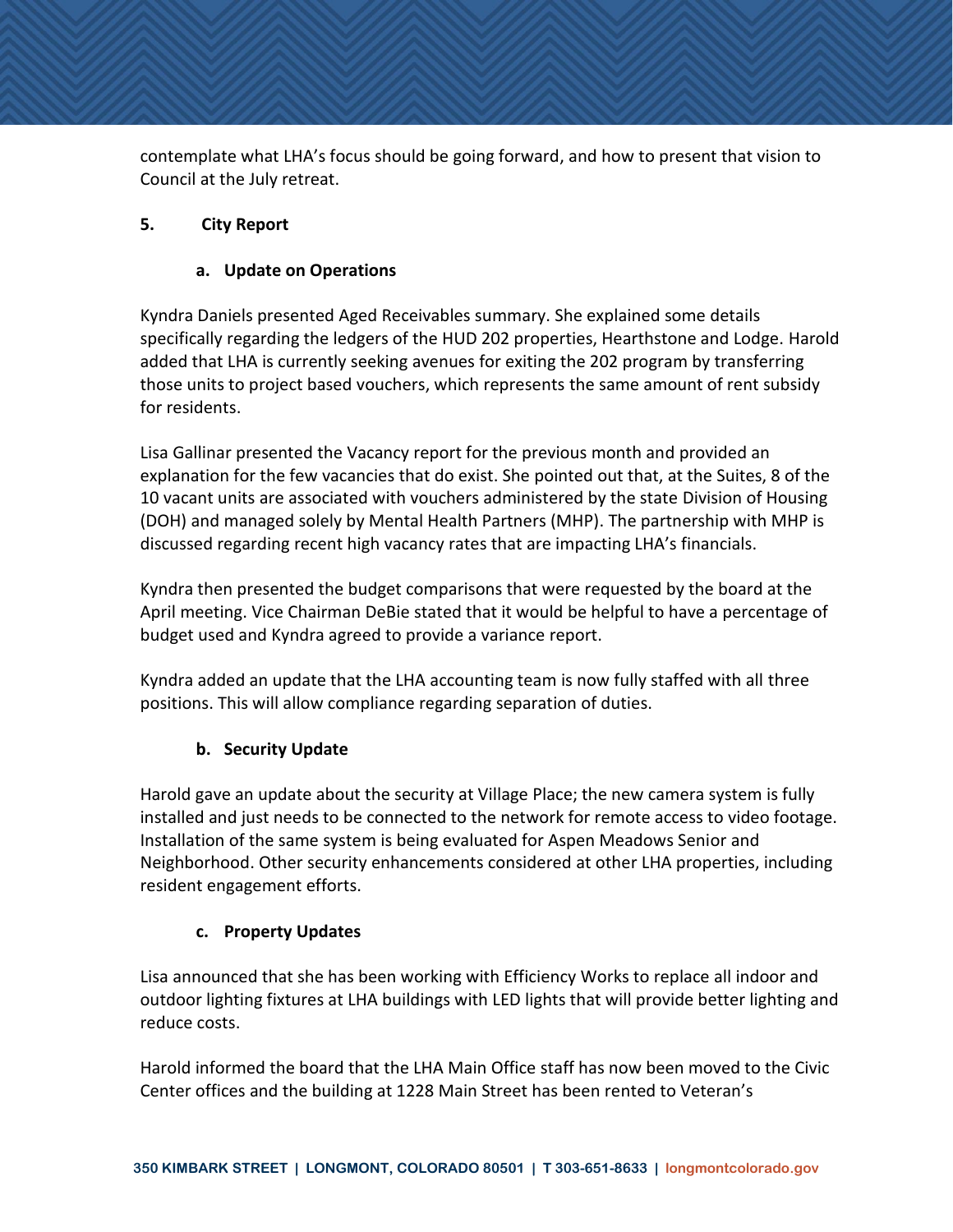Community Project.

#### **d. Resident Culture**

Karen Roney announced that, to further the work being done to improve culture among LHA residents, staff has identified 60 residents to be interviewed as a part of an appreciative process. The data taken from these interviews will then be analyzed for meaning and turned into goals for sustainable culture improvement. Karen outlined the opportunities for LHAAB members to be involved in this process.

#### **6. Other business**

A few updates from business at the last meeting were requested. Lisa and Harold announced that the new pendant call system has been fully implemented at the Hearthstone and Lodge. Kathy updated that the possible additional vouchers discussed at the April meeting were not awarded to LHA, although 70 were awarded throughout Boulder County (Boulder Housing Partners and Boulder County Housing Authority).

One advisory board member mentioned the idea of incorporating a daycare within our affordable properties. Karen responded with some information about how Boulder Housing Partners has implemented a model like this in some of their properties.

#### **7. Next Meeting – June 15, 2021**

**8. Adjourned at 10:09 a.m.**

Respectfully submitted,

Olivia DeVere

\_\_\_\_\_\_\_\_\_\_\_\_\_\_\_\_\_\_\_\_\_\_\_\_\_\_\_\_\_\_\_\_\_ June 15, 2021